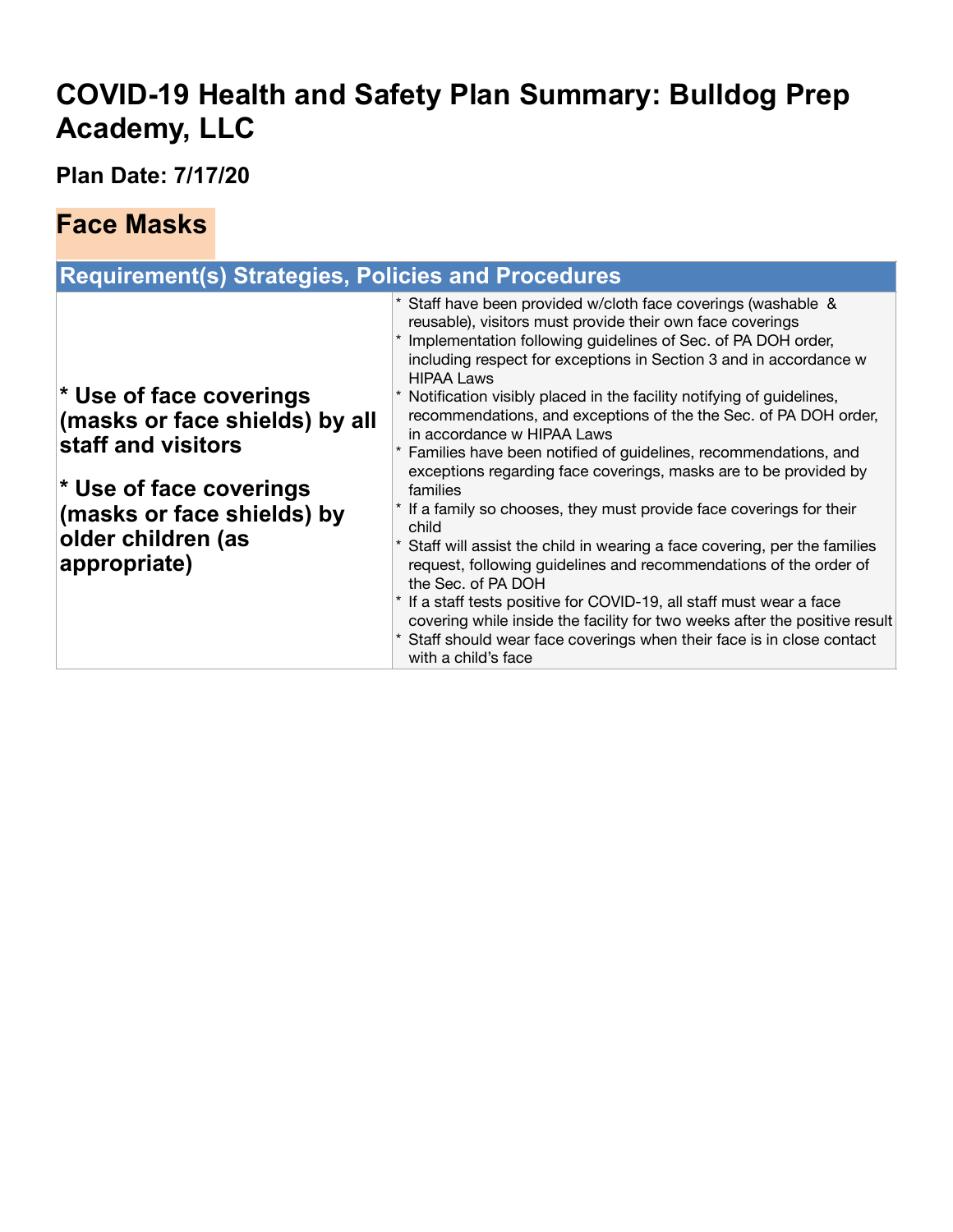# **Facilities Cleaning, Sanitizing, Disinfecting and Ventilation**

| <b>Requirement(s) Strategies, Policies and Procedures</b>                                                                                                                                                   |                                                                                                                                                                                                                                                                                                                                                                                                                                                                                                                                                                                                                                                                                                                                                       |  |
|-------------------------------------------------------------------------------------------------------------------------------------------------------------------------------------------------------------|-------------------------------------------------------------------------------------------------------------------------------------------------------------------------------------------------------------------------------------------------------------------------------------------------------------------------------------------------------------------------------------------------------------------------------------------------------------------------------------------------------------------------------------------------------------------------------------------------------------------------------------------------------------------------------------------------------------------------------------------------------|--|
| * Cleaning, sanitizing,<br>disinfecting, and ventilating<br>learning spaces, surfaces,<br>and any other areas used by<br>children (i.e., restrooms,<br>drinking fountains, hallways,<br>and transportation) | Frequently used areas are cleaned and sanitized throughout the day<br>per DHS recommendations and regulations<br>Most toys are rotated out weekly and replaced with new, clean toys<br>from storage<br>Restrooms are cleaned, disinfected, and sanitized daily<br>Commonly touched surfaced are wiped down daily, per DHS<br>recommendations and regulations<br>Toys are sprayed down daily with Clorox Anywhere Spray<br>If bodily fluids are sprayed via sneeze of cough on toys and items,<br>they are immediately removed and washed and sanitized. If they<br>area/item cannot be removed and washed, it is immediately sprayed<br>with Clorox Anywhere Spray<br>Air Filters for Central Air/Heat are monitored and changed as soon as<br>needed |  |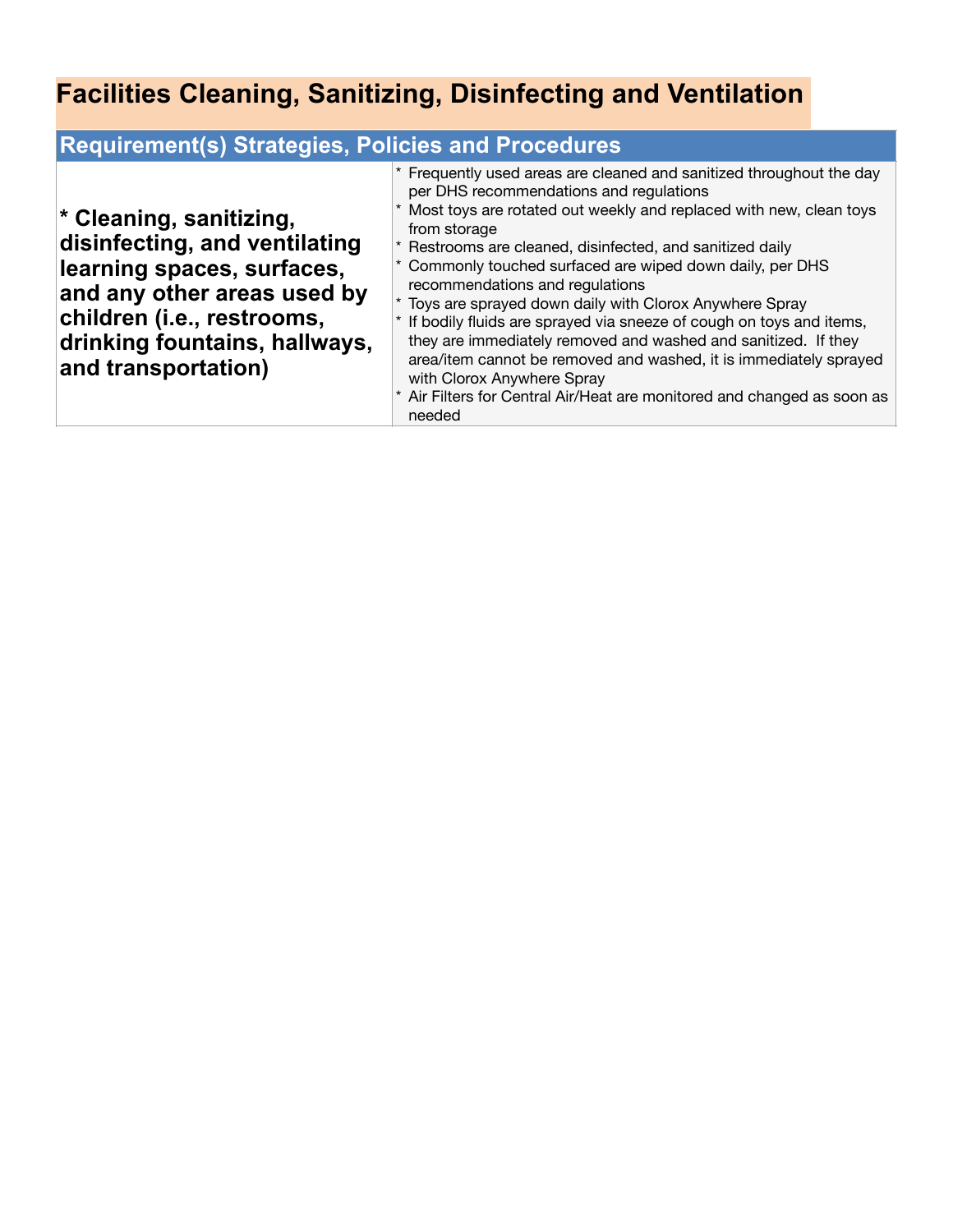#### **Requirement(s) Strategies, Policies and Procedures**

| Child care space occupancy that allows for<br>6 feet of separation among children and<br>staff throughout the day, the maximum<br>extent feasible or group management to<br>limit cross-group interactions.<br>Restricting the use of common areas, and<br>consider serving meals in alternate settings<br>such as where the child care is being<br>provided | Each of the learning centers are allowed between 4 - 5 children at a time, depending<br>on the size of each of the center<br>Children are seated at tables for snacks and lunch that have 4 - 5 children at each<br>group, tables arranged with as much space allowable between them<br>Children will be taken outside to play, as much as they can, weather permitting<br>Snacks and lunch are served in a designated area within the facility<br>*Each student brings their own lunch<br>*Snacks are provided by BPA staff, following all DHS required protocols<br>*Staff are required to wash their hands upon entering the building when first arriving, after<br>reentering the building from outside play, before and after snacks, before and after lunch,<br>after toileting, after touching their nose or mouth, after they sneeze, blow their nose, or |
|--------------------------------------------------------------------------------------------------------------------------------------------------------------------------------------------------------------------------------------------------------------------------------------------------------------------------------------------------------------|-------------------------------------------------------------------------------------------------------------------------------------------------------------------------------------------------------------------------------------------------------------------------------------------------------------------------------------------------------------------------------------------------------------------------------------------------------------------------------------------------------------------------------------------------------------------------------------------------------------------------------------------------------------------------------------------------------------------------------------------------------------------------------------------------------------------------------------------------------------------|
| *Hygiene practices for children and staff<br>including the manner and frequency of<br>hand-washing and other best practices                                                                                                                                                                                                                                  | cough. Staff are required to wash their hands for a minimum of 20 seconds.<br>Children are required to wash their hands upon entering the building when first arriving,<br>after reentering the building from outside play, before and after snacks, before and<br>after lunch, after toileting, after touching their nose, mouth, or private areas, after they<br>sneeze or blow their nose, or cough. Children sing "The Hand Washing Song" that is                                                                                                                                                                                                                                                                                                                                                                                                             |
| Posting signs, in highly visible locations,<br>that promote everyday protective measures,<br>and how to stop the spread of germs                                                                                                                                                                                                                             | posted above the sink in each bathroom. The song lasts for 20 seconds, if sung<br>appropriately.<br>Children and Staff are required to cough and sneeze down into their shirts<br>Children are required to remove their shoes once they enter the facility to reduce dirt<br>and germs that are tracked in via their shoes                                                                                                                                                                                                                                                                                                                                                                                                                                                                                                                                        |
| Handling outdoor play consistent with the<br><b>CDC Considerations.</b>                                                                                                                                                                                                                                                                                      | Staff is given the option of removing their shoes<br>Hand Washing signs are placed above the sinks in the bathroom and in the kitchen, in<br>accordance with DHS regulations                                                                                                                                                                                                                                                                                                                                                                                                                                                                                                                                                                                                                                                                                      |
| Limiting the sharing of materials among<br>children in care Staggering the use of<br>communal spaces and hallways                                                                                                                                                                                                                                            | We are a private facility that is not open to the public, entrance is only granted by<br>enrollment of a child<br>Volunteers are not being utilized at this time<br>Visitors or public that come to the door do not have access to enter the facility (doors                                                                                                                                                                                                                                                                                                                                                                                                                                                                                                                                                                                                      |
| Adjusting transportation schedules and<br>practices to create social distance between<br>children                                                                                                                                                                                                                                                            | are locked from the outside)<br>Temperature of any visitor is taken prior to being granted admittance to the facility<br>Children will be taken outside to play as frequently as possibly, weather permitting<br>Children are not permitted to bring items from home, other than their lunch box, an<br>extra set of clothes, and what they are wearing                                                                                                                                                                                                                                                                                                                                                                                                                                                                                                           |
| Limiting the number of individuals in facility<br>rooms and other facility spaces, and<br>interactions between groups of children                                                                                                                                                                                                                            | Sharing of items are limited, when feasible<br>Drop off pick up times are spread out between 6:30am - 9:00am and 4:00pm - 6:00pm<br>*Staff use a separate entrance than children and families*<br>Drop off pick up times are spread out between 6:30am - 9:00am and 4:00pm - 6:00pm<br>*Staff use a separate entrance than children and families*                                                                                                                                                                                                                                                                                                                                                                                                                                                                                                                 |
| Coordinating with children regarding on site<br>care, transportation protocol changes and,<br>when possible, revised hours of operation<br>or modified school-year calendars                                                                                                                                                                                 | *Children participate in 3 group rotations in the morning and 3 group rotations in the<br>afternoon<br>Children are limited to 4 - 5 children in each play center during Free Play<br>Facility capacity is maintained according to DHS license* We are in regular contact<br>with the Superintendent and Assistant Superintendent of the Big Spring School                                                                                                                                                                                                                                                                                                                                                                                                                                                                                                        |
| Other social distancing and safety practices                                                                                                                                                                                                                                                                                                                 | District, coordinating efforts for the upcoming school year                                                                                                                                                                                                                                                                                                                                                                                                                                                                                                                                                                                                                                                                                                                                                                                                       |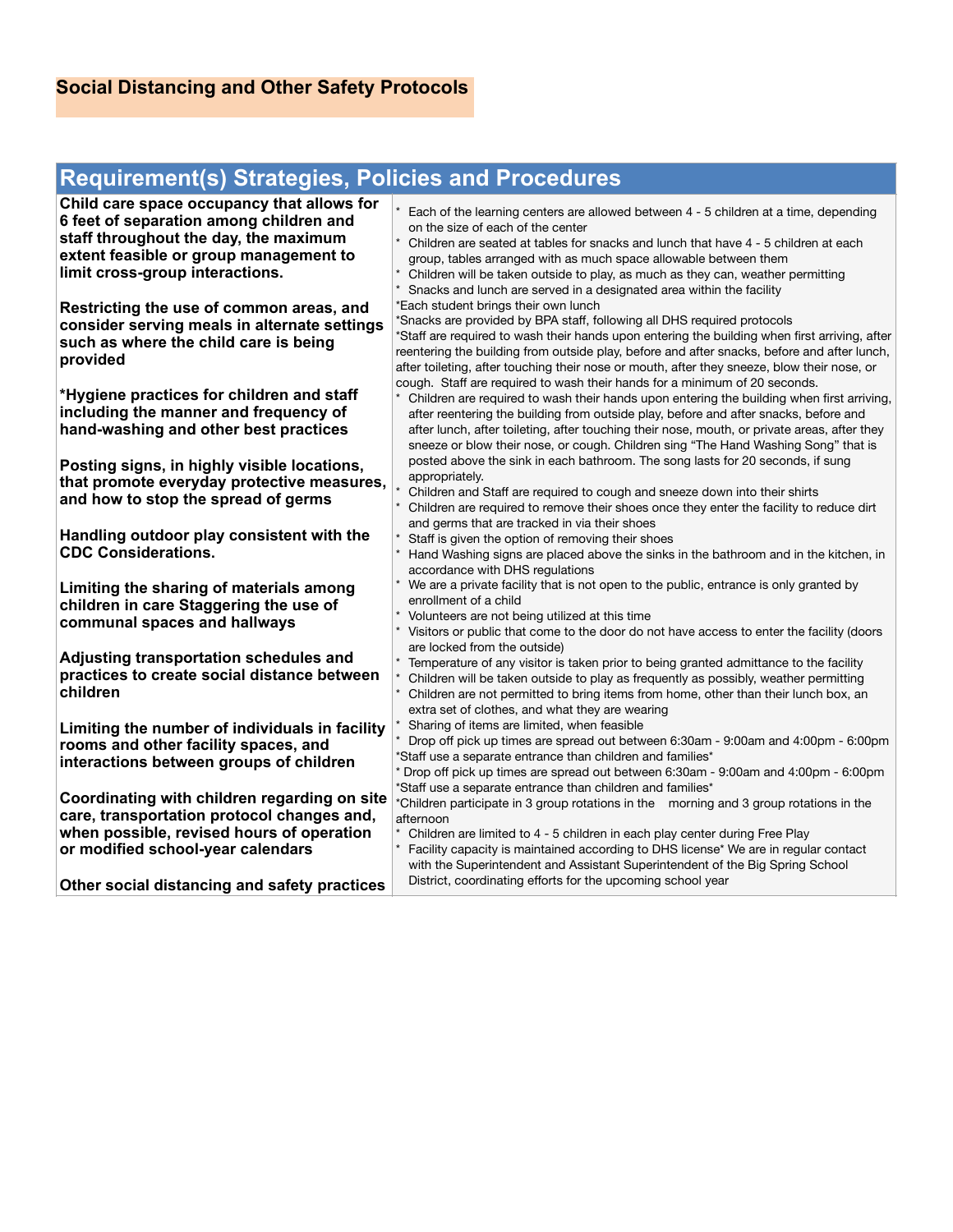# **Monitoring Children and Staff Health**

| <b>Requirement(s)</b>                                                                                                                                                                                                                                                                                                                                                                                                    | <b>Strategies, Policies and</b><br><b>Procedures</b>                                                                                                                                                                                                                                                                                                                                                                                                                                                                                                                                                                                                                                                                                                                                                                                                                                                                                                                                                                                                                                                                                                                                                                                                                                                                                                                                                                                            |
|--------------------------------------------------------------------------------------------------------------------------------------------------------------------------------------------------------------------------------------------------------------------------------------------------------------------------------------------------------------------------------------------------------------------------|-------------------------------------------------------------------------------------------------------------------------------------------------------------------------------------------------------------------------------------------------------------------------------------------------------------------------------------------------------------------------------------------------------------------------------------------------------------------------------------------------------------------------------------------------------------------------------------------------------------------------------------------------------------------------------------------------------------------------------------------------------------------------------------------------------------------------------------------------------------------------------------------------------------------------------------------------------------------------------------------------------------------------------------------------------------------------------------------------------------------------------------------------------------------------------------------------------------------------------------------------------------------------------------------------------------------------------------------------------------------------------------------------------------------------------------------------|
| • * Monitoring children in care and<br>staff for symptoms and history of<br>exposure<br>* Isolating or quarantining<br>children, staff, or visitors if they<br>become sick or demonstrate a<br>history of exposure<br><b>Returning isolated or</b><br>quarantined staff, children, or<br>visitors to school<br>*Reporting to DOH and Certification<br>*Notifying staff, families, and the<br>public of facility closures | *Children and staff entering to remain in the facility will<br>have their temperatures taken at the door. Any child or<br>staff with a temperature of 100 degrees or above will be<br>sent home immediately.<br>Children and staff will be monitored throughout the day<br>for symptoms of the virus<br>* Any child or staff who exhibits symptoms during the day<br>will immediately be isolated from the group<br>Emergency contacts will be notified to come pick up the<br>child within 1 hour of the phone call<br>Generally, families and staff are expected to follow our<br>Child and Health Policies in our Family Handbook<br>(please see attached)<br>* Staff will be trained on the symptoms of the virus*<br>Children or staff who are sent home for suspected<br>sickness may return to the facility after the are 72 hours<br>fever free, without medication.<br>* Notification, per DHS regulation and in compliance with<br>HIPAA Laws, will be given to each family regarding any<br>confirmed cases of staff or children within the facility<br>Facility Director will notify DOH and OCDEL/Certification<br>office, per regulations<br>Parents/guardians are required to remain in the "gray<br>carpet area" when they are picking up and dropping off<br>children<br>* If a staff tests positive for COVID-19, all staff must wear<br>a face covering while inside the facility for two weeks<br>after the positive result |